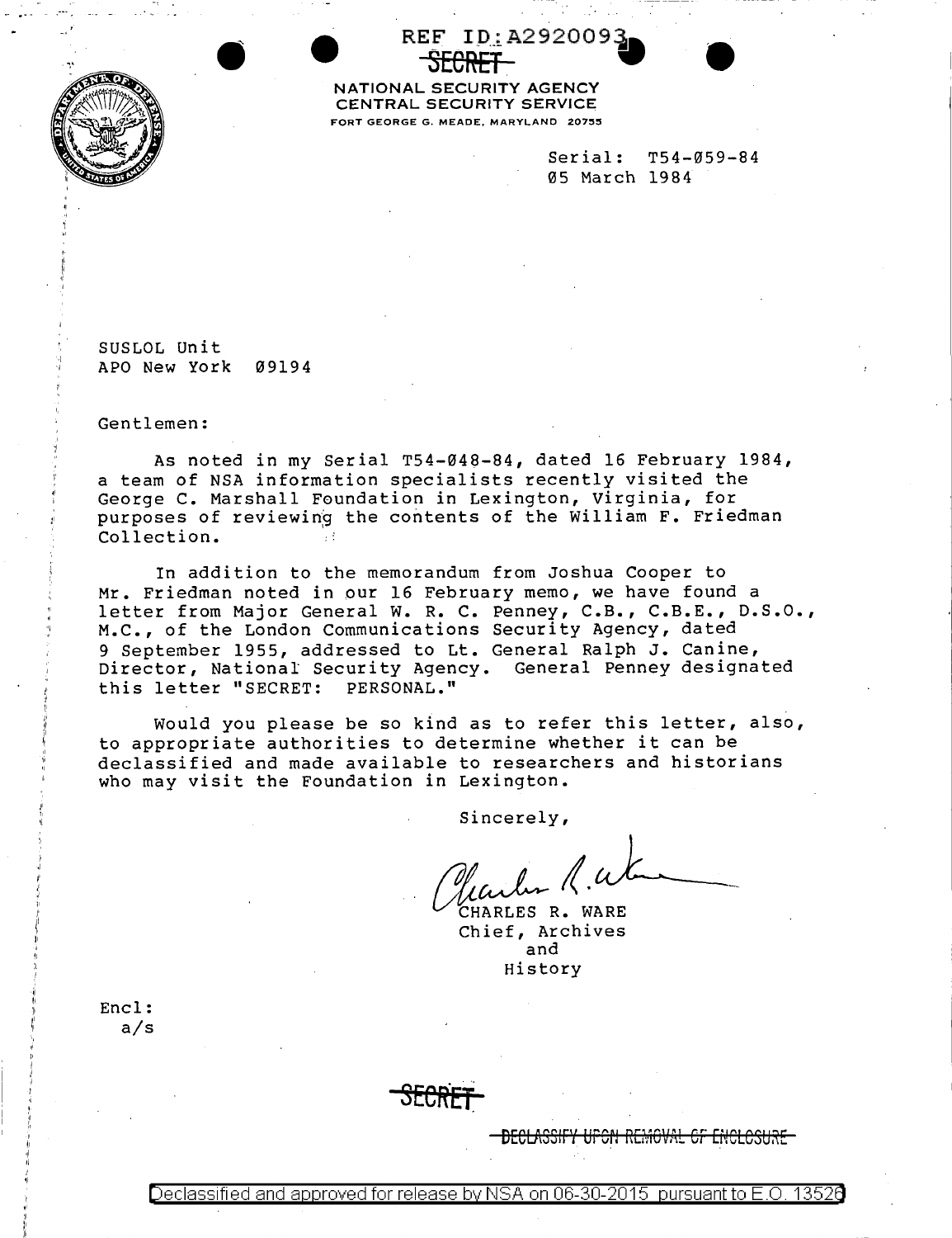**REF ID: A2920093** 

Serial: T54-059-84

| cc: Q43 (W/Enc1)    |  |                                   |  |
|---------------------|--|-----------------------------------|--|
| GC (Attn:           |  | $-W/Enc1)$ $PL 86-36/50$ USC 3605 |  |
| UKLO-1 $(W/Enc1)$   |  |                                   |  |
| T541 (Less Encl)    |  |                                   |  |
| $T5413$ (Less Encl) |  |                                   |  |

M/R: An additional classified letter of British origin has turned u*)* R: An additional classified letter of British origin has turned<br>up. Instant letter forwards it to SUSLOL Cheltenham for passing to appropriate GCHQ office for declassification review.

I~ JI\_ . . . l ... ···-

R.G. Fisher/T5413/972-2268/05 Mar 84/nll